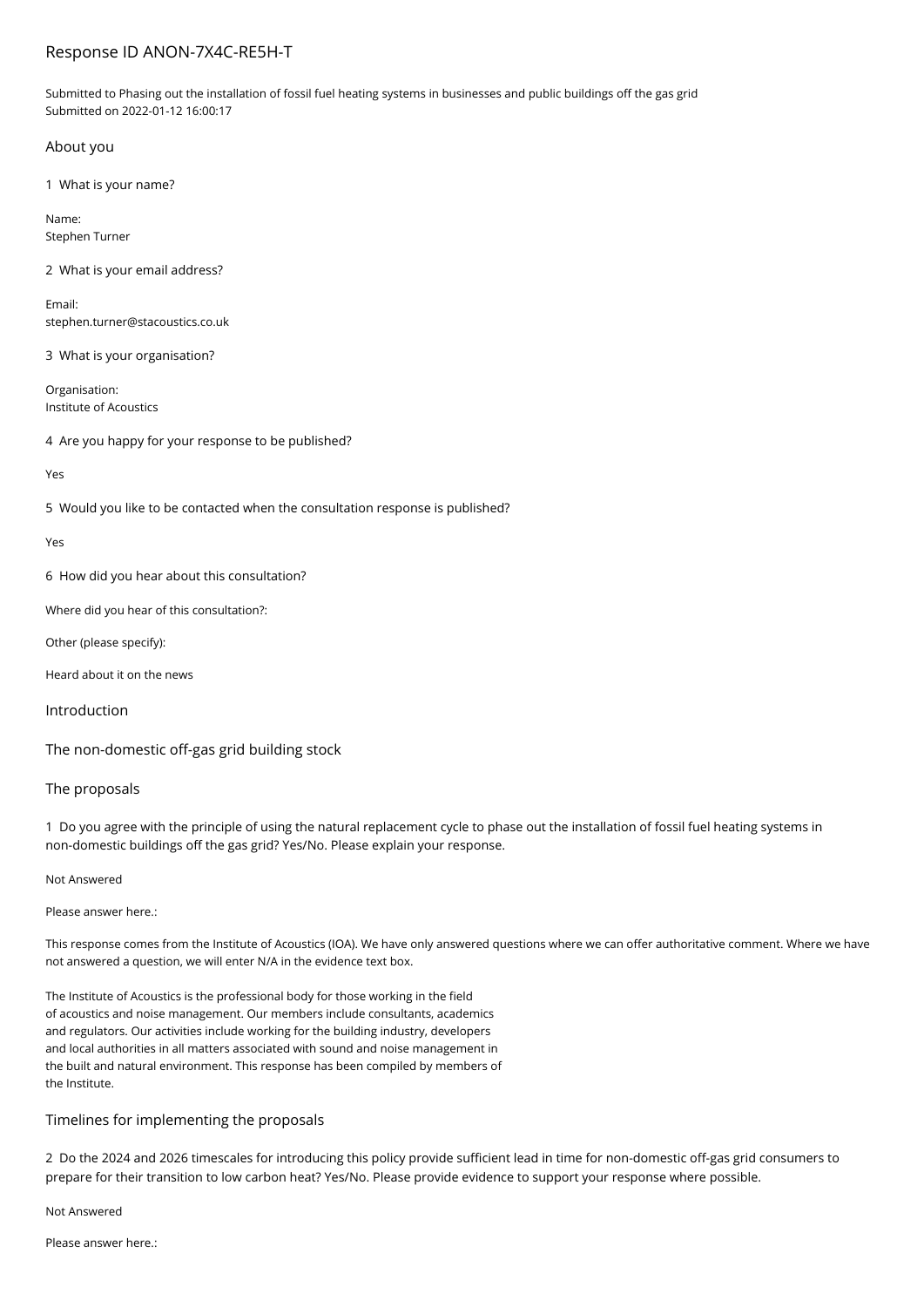#### N/A

3 Would an implementation date of 2024 (for large buildings) and 2026 (for smaller buildings) provide sufficient lead in time for industry to prepare for the increase in demand? Yes/No. Please provide evidence to support your response where possible.

Not Answered

Please answer here.:

N/A

4 Do you agree with our proposal to introduce this policy for the largest buildings first? Yes/No. If not, please explain your reasoning, using evidence to support your response where possible.

Not Answered

Please answer here.

N/A

Proposed low carbon technologies

### Favouring heat pumps

5 Do you agree with our proposals to take a heat pump first approach to the replacement of fossil fuel heating systems in off-gas grid non-domestic buildings? Yes/No. Please explain your response.

No

Please answer here.:

We have answered 'no' because we are not convinced that the potential noise issues have yet been properly addressed. If we were content that the noise issues associated with the widespread installation of heat pumps will be properly managed in line with Government Noise policy, our answer would be 'yes'.

It is noted that the word 'noise' does not appear in either the consultation document nor in the Impact Assessment.

It must be made clear that the Institute of Acoustics (IOA) recognises that fossil fuel heating systems contributes to climate change. However, we caution against assuming at this stage that heat pumps are the obvious solution. There are potential noise and vibration impacts that could affect both users and those living nearby.

The noise issue with heat pumps was recognised when heat pumps attracted permitted development rights around 12 years ago. The noise element of the Microgeneration Certification Scheme (MCS) was developed to help reduce adverse impacts that might arise from the installation of such pumps. It was designed to be a relatively simple approach, but that inevitably meant that compromises had to be made in the detail. So the IOA urges the Government not to think that this MCS can simply be rolled out as a means of managing the noise now. The issue of noise from heat pumps needs much more consideration.

In response to this consultation, the IOA canvassed views of some of its members regarding their experience of noise from heat pumps. From their responses, five conclusions can be drawn:

1. The use of heat pumps does cause adverse noise impacts and at times significant adverse impacts, both of which must be addressed to comply with Government policy;

2. Installing heat pumps such that the noise is effectively managed will at times require specific mitigation in the form, for example, of acoustic enclosures;

3. Undertaking retrospective mitigation for pumps installed under permitted development rights can be hindered by the rules associated with the size of the units;

4.There is no consistency in the format of the data published by manufacturers regarding the noise emission from their units. The data is sometimes limited to either sound power or sound pressure levels. Information about the frequency spectrum of the noise emission and the directivity characteristics are sometimes missing. The lack of such data makes assessing the potential noise impact and what, if anything, needs to be done to mitigate it very challenging; and

5. Heat pumps can exhibit acoustic characteristics, e.g. tonality and impulsivity, which can exacerbate the adverse impact perceived and which are not reflected in single overall noise level values.

A paper published by one of our members in 2019 explores further some of these issues: SOUND FROM DOMESTIC AIR SOURCE HEAT PUMPS: A CASE STUDY by Matt Torjussen, Proceedings of the Institute of Acoustics, Vol. 41. Pt. 1. 2019.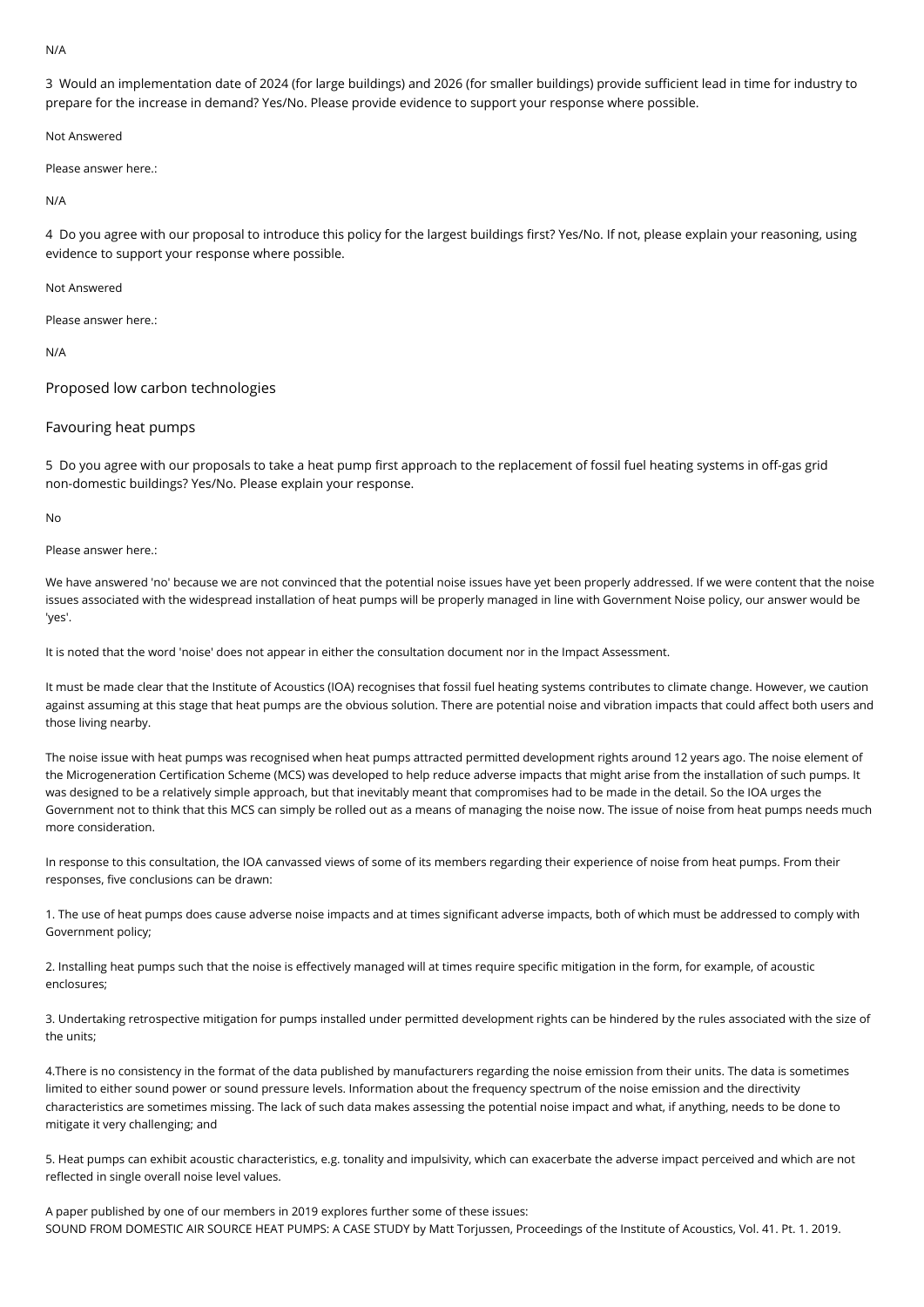Please do contact us if you would like a copy of this paper.

Given the importance of this issue, the IOA has also commenced a survey of acousticians, regulators and the general public regarding their experience of noise from air source heat pumps. It is early days for the survey, but again, the Institute would be happy to meet with you to discuss our findings.

In any event, with the wealth of experience that some of our members have on this issue, the IOA is keen to meet with you to try to identify the necessary solutions so that noise from heat pumps does not become an obstacle to addressing fossil fuels as a means of heating buildings. Please do contact us.

6 Do you agree that most non-domestic off-gas grid buildings will be suitable for a heat pump? Yes/No. Please provide evidence to support your response, including examples of situations where the heat and hot water demand could not be met by a heat pump.

#### Not Answered

Please answer here.:

From the noise perspective it depends on the relative location of the premises in question and any noise sensitive premises located nearby.

#### Alternative low-carbon systems

7 What types of buildings are likely to fall into the 'hard to treat' category? Please provide evidence to support your response.

Please answer here.:

#### N/A

8 What low carbon heating systems do you foresee being used as alternatives to heat pumps in 'hard to treat' buildings? Please provide evidence to support your response.

Please answer here.:

N/A

9 Will these alternative low carbon heating systems align with the net zero, sustainability, air quality and consumer experience criteria set out in the 'Alternative low carbon systems' section? Please provide evidence to support your response.

Please answer here.:

Only to say that the criteria should be extended so that the systems also comply with the Government's noise policy.

### Untreatable buildings

10 Are there instances where both heat pumps and alternative low carbon heating technologies will be unsuitable for meeting a building's space heating and hot water demands – i.e., 'untreatable buildings'? Yes/No. If yes, how and when do you foresee low carbon heating technologies developing to overcome these challenges? Please provide evidence to support your response.

Not Answered

Please answer here.:

N/A

## The cost of transitioning

11 How do you foresee the costs associated with installing a heat pump in non-domestic buildings changing over the next 10 years? Please consider a range of system sizes in your response and provide evidence to support your answer.

Please answer here.:

N/A

12 How do you foresee the costs associated with installing alternative low carbon heating systems in non-domestic buildings changing over the next 10 years (i.e., other than heat pumps)? Please consider a range of system sizes in your response and provide evidence to support your answer.

Please answer here.:

N/A

13 How can the government support cost reductions in low carbon heating technologies suitable for non-domestic buildings, particularly heat pumps? Please consider buildings of differing sizes and energy use.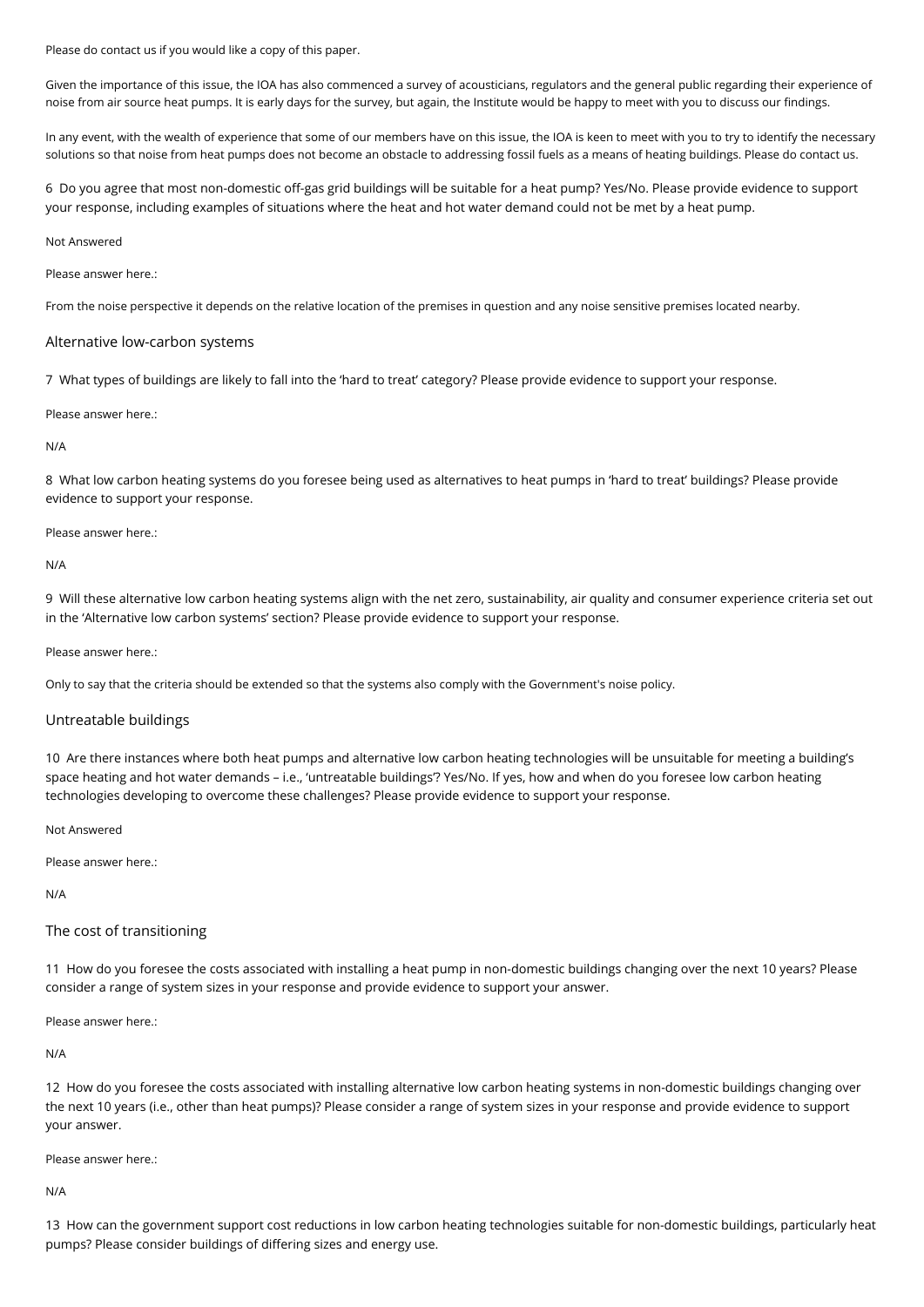### Please answer here.

N/A

14 How accurate is our indicative modelling for the cost of transitioning to low carbon heat? Please provide evidence to support your response. This should include details on the types of buildings the costs are associated with, including its floor area (m2), energy use (kWh) and the type of heating system it currently uses.

Please answer here.:

N/A

15 How can we support the green finance market to develop the products and investor demand that businesses will need to fund their transition to low carbon heat?

Please answer here.:

N/A

### Back-up heating systems

16 In what situations are fossil fuel back-up systems common and how frequently are they used? Please provide evidence to support your response.

Please answer here.:

N/A

17 What low carbon back-up solutions are available for buildings with a heat pump as their primary system? Please provide evidence to support your response.

Please answer here.:

N/A

## Consumer protection

18 Taking into consideration existing certification schemes, are businesses adequately protected when installing a low carbon heating system up to 45-kilowatts? Please provide evidence to support your response.

Please answer here.:

N/A

19 Do businesses that install low carbon heating systems with a capacity over 45-kilowatts require consumer protection? Yes/No. If Yes, how should this differ from standards available for installations up to 45-kilowatts?

Not Answered

Please answer here.:

N/A

## Managing compliance

20 Do you have any views on how best to ensure compliance with the proposed regulations laid out through this consultation? Please provide evidence to support your answer.

Please answer here.:

N/A

## Other trigger points to reinforce the policy

21 What is the typical lifespan of a non-domestic heating system used in an off-gas grid building? How does this vary by system capacity? Please provide evidence to support your response, which should include the type and size of heating systems.

Please answer here.: